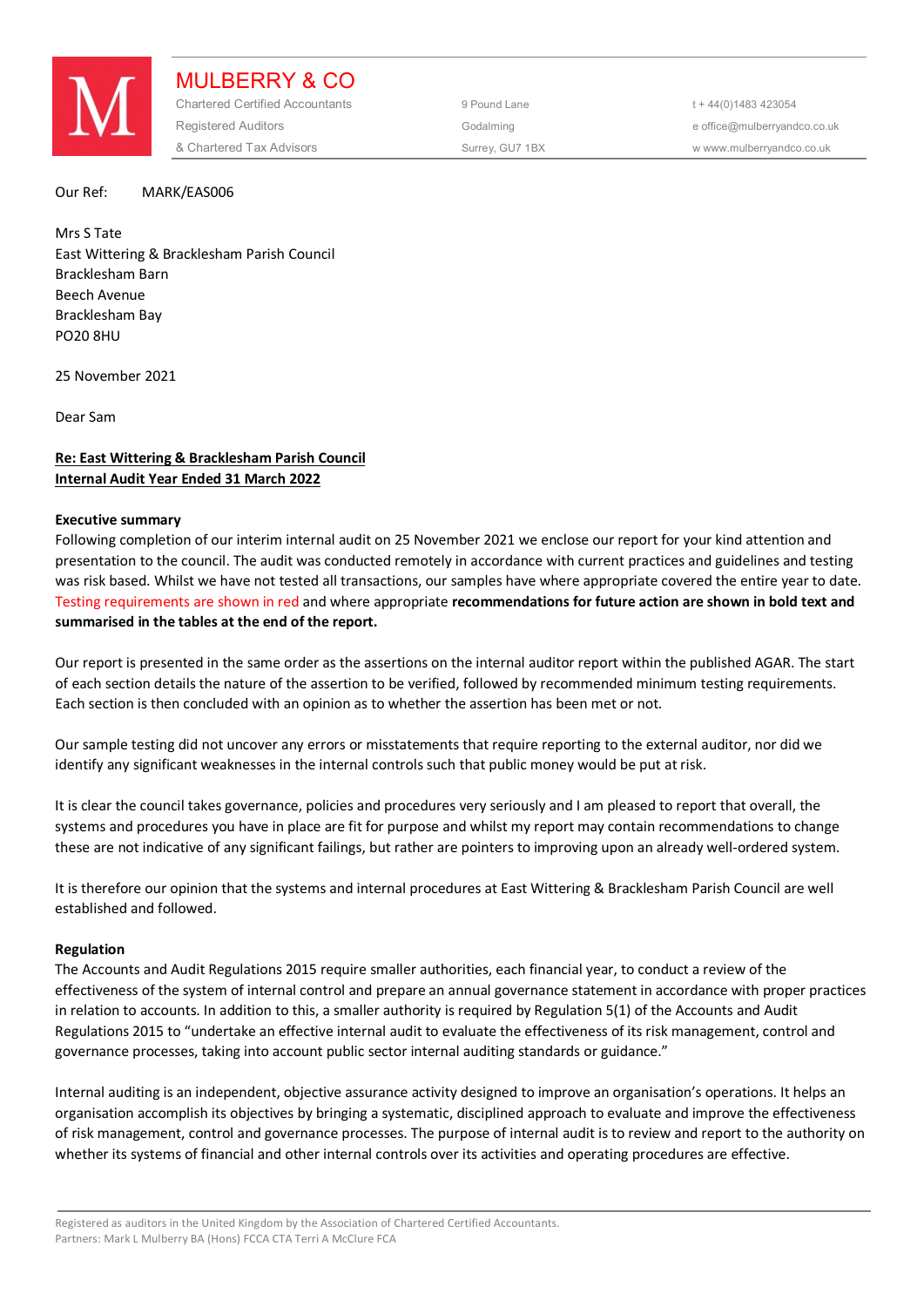Internal audit's function is to test and report to the authority on whether its specific system of internal control is adequate and working satisfactorily. The internal audit reports should therefore be made available to all members to support and inform them when they considering the authority's approval of the annual governance statement.

# **Independence and competence**

Your audit was conducted by Andy Beams of Mulberry & Co. We confirm we are independent from the management of the financial controls and procedures of the council and neither the internal auditor or the firm have any conflicts of interest with the audit client, nor do they provide any management or financial assistance to the client.

Your auditor has over 30 years' experience in the financial sector with the last 11 years specialising in local government.

# **Engagement Letter**

An engagement letter was issued to the council covering the 2021/22 internal audit assignment. Copies of this document are available on request.

# **Planning and inherent risk assessment**

The scope and plan of works including fee structure was issued to the council under separate cover. Copies of this document are available on request. In summary, our work will address each of the internal control objectives as stated on the Annual Internal Audit Report of the AGAR.

- o There have been no instances of breaches of regulations in the past
- o The client uses an industry approved financial reporting package
- o The client regularly carries out reconciliations and documents these
- o There is regular reporting to council
- o The management team are experienced and informed
- o Records are neatly maintained and referenced
- o The client is aware of current regulations and practices
- o There has been no instance of high staff turnover

At the interim audit date, it is my opinion that the inherent risk of error or misstatement is low, and the controls of the council can be relied upon and as such substantive testing of individual transactions is not required. Testing to be carried out will be "walk through testing" on sample data to encompass the period of the council year under review. A final audit will be conducted after the year-end of 31 March 2022.

# **Table of contents**

| A | <b>BOOKS OF ACCOUNT (INTERIM AUDIT)</b>                                  | 3  |
|---|--------------------------------------------------------------------------|----|
| B | FINANCIAL REGULATIONS, GOVERNANCE AND PAYMENTS (INTERIM AND FINAL AUDIT) | 3  |
|   | RISK MANAGEMENT AND INSURANCE (INTERIM AND FINAL AUDIT)                  |    |
| D | <b>BUDGET, PRECEPT AND RESERVES (INTERIM AND FINAL AUDIT)</b>            | 6  |
| E | <b>INCOME (INTERIM AND FINAL AUDIT)</b>                                  |    |
| F | PETTY CASH (INTERIM AUDIT)                                               |    |
| G | <b>PAYROLL (INTERIM AND FINAL AUDIT)</b>                                 | 8  |
| н | <b>ASSETS AND INVESTMENTS (INTERIM AND FINAL AUDIT)</b>                  | 9  |
|   | <b>BANK AND CASH (INTERIM AND FINAL AUDIT)</b>                           | 10 |
|   | <b>YEAR END ACCOUNTS (FINAL AUDIT)</b>                                   | 10 |
| К | <b>LIMITED ASSURANCE REVIEW (FINAL AUDIT)</b>                            | 11 |
|   | <b>TRANSPARENCY (INTERIM AUDIT)</b>                                      | 11 |
| M | <b>EXERCISE OF PUBLIC RIGHTS - INSPECTION OF ACCOUNTS (FINAL AUDIT)</b>  | 11 |
| N | <b>PUBLICATION REQUIREMENTS (INTERIM AUDIT)</b>                          | 12 |
| O | <b>TRUSTEESHIP (INTERIM AUDIT)</b>                                       | 12 |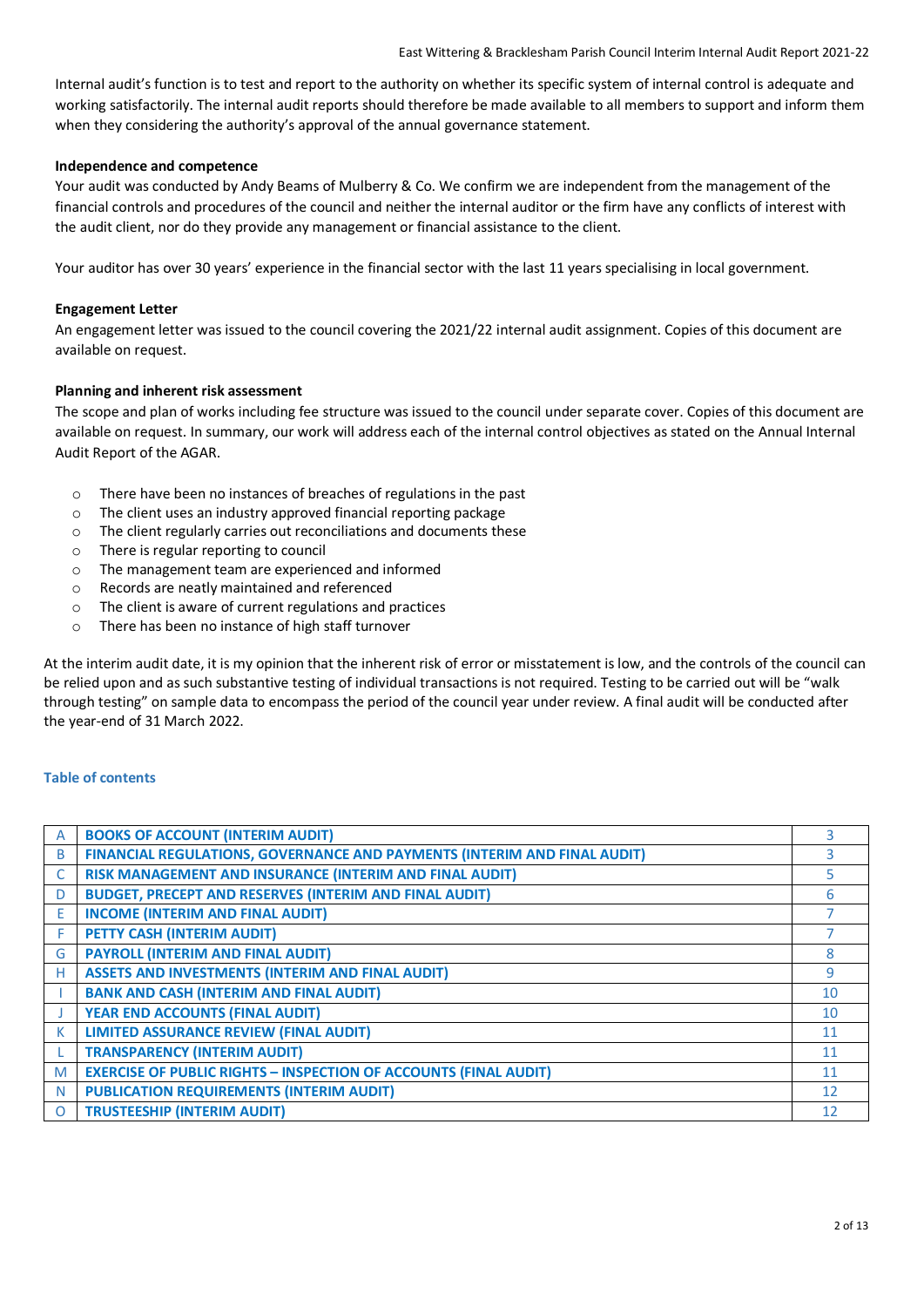# **A. BOOKS OF ACCOUNT (INTERIM AUDIT)**

### *Internal audit requirement*

*Appropriate accounting records have been properly kept throughout the financial year.*

#### **Recommended minimum testing:**

- Ensure the correct roll forward of the prior year cashbook balances to the new financial year
- Check a sample of financial transactions in cashbooks to bank statements, etc. the sample size dependent on the size of the authority and nature of accounting records maintained

### **Interim audit**

The council continues to use the Rialtas Business Solutions (RBS) software accounting package for recording the day-to-day financial transactions of the council. This is a tried and tested industry specific package and I make no recommendation to change. The system is used regularly to record transactions and produce management information reports for consideration by council.

The interim audit was conducted remotely, and the Clerk had prepared the requested information for review in advance of our telephone conversation. The information was presented in a neat, organised fashion and is indicative of a well organised system. Further checks were conducted by review of the council website and through discussion with the Clerk.

Meeting agendas are logically structured and minutes show clear resolutions being made by committee and council. I make no recommendation to change this system.

The council is VAT registered and completes reclaims on a quarterly basis. I reviewed the reclaim for the period 1 July to 30 September 2021 inclusive. This showed a refund position of £2,399.74 and was supported by sufficient evidence to confirm the validity of the claim. The council is up to date with its postings.

### **Section conclusion**

I am of the opinion that the control assertion of "Appropriate accounting records have been properly kept throughout the financial year" has been met.

# **B. FINANCIAL REGULATIONS, GOVERNANCE AND PAYMENTS (INTERIM AND FINAL AUDIT)**

#### *Internal audit requirement*

*This authority complied with its financial regulations, payments were supported by invoices, all expenditure was approved, and VAT was appropriately accounted for.*

#### **Recommended minimum testing:**

- Review the procedures in place for acquisition of formal tenders and quotes, ensuring they are in line with the Standing Orders and Financial Regulations which should be based on the latest version.
- Ensure that consistent values are in place for the acquisition of formal tenders between Standing Orders and Financial Regulations (frequently different limits are recorded in the two documents)
- Review the procedures for receipt of invoices, agreement of invoice detail and confirmation of goods /services delivery and approval for payment: ideally, a suitably designed certification stamp should be in place providing for evidencing of these checks and payment authorisation
- Check that there is effective segregation between the writing of cheques or the setting up of online payments, and physical release of payments
- Check that VAT reclaims are prepared and submitted in a timely manner in line with the underlying records and in accordance with current HMRC requirements
- Where debit / credit cards are in use, establish the total monthly and individual transaction limits and ensure appropriate controls over physical security and usage of the cards are in place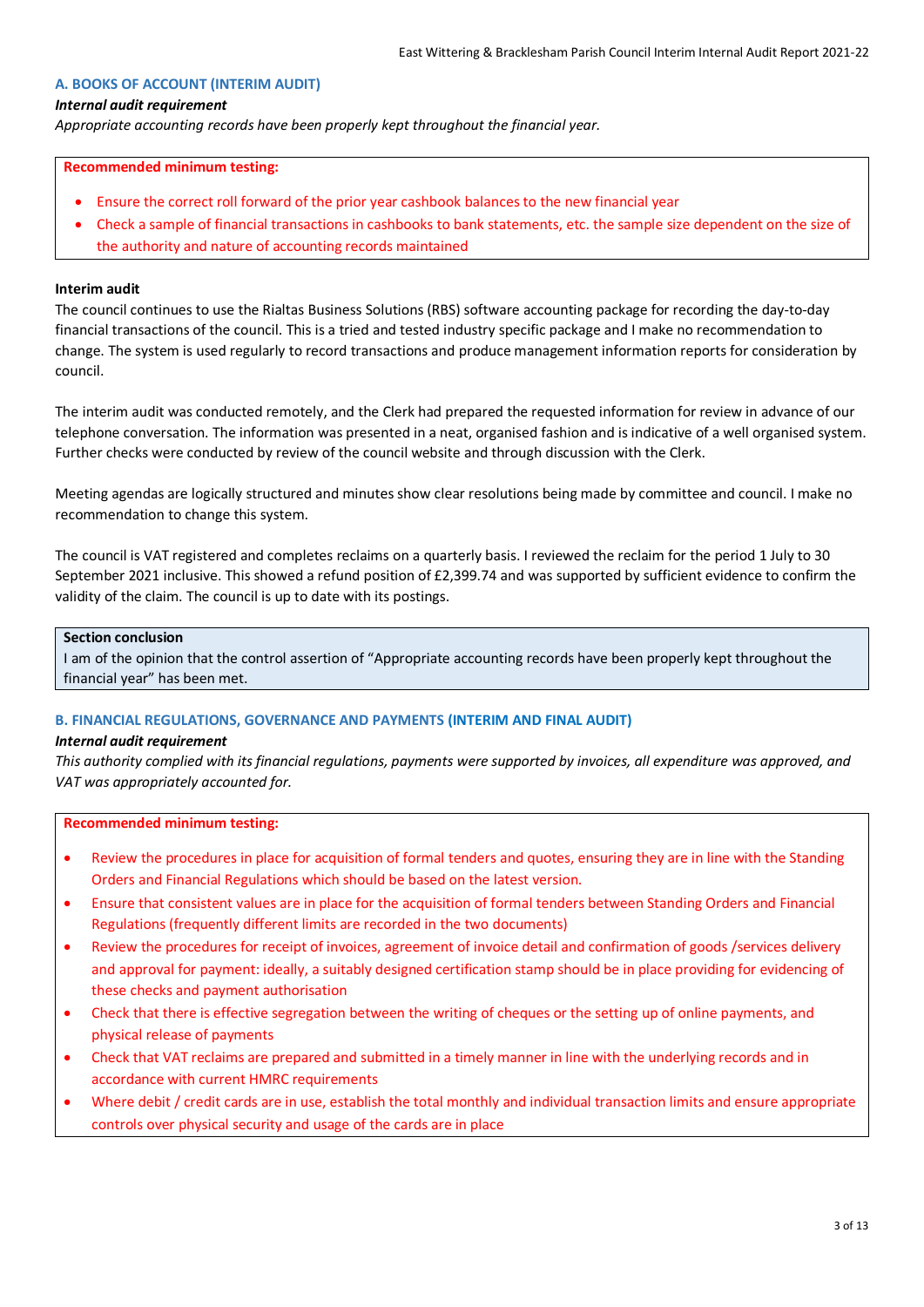# **Interim audit**

#### *Check the publication and minuting of the prior year audited AGAR and notice of conclusion of audit.*

The external auditor's report has been published on the council website and contains the comments *'The authority has not entered a website address on Section 1 of the Return which is required under the Transparency Code. The form was later amended and resubmitted to us. The originally submitted Annual Governance and Accountability Return did not include the minute references for the approvals of Sections 1 and 2. The Council provided the fully completed pages on request. ln future, the form should be submitted with all the required boxes and signatures completed. This is also the form required to be provided to the public for their inspection'.*

The completion of the external audit was reported to council at the meeting held in October 2021 (minute ref 21.127).

I noted that the internal auditor's report was presented to council at the meeting held in May 2021 (minute ref 21.61).

# *Confirm by sample testing that councillors sign statutory office forms*

I confirmed by sample testing that councillors sign "Acceptance of Office" forms. The council website provides details of councillors and includes the Register of Members' Interests forms.

# *Confirm that the council is compliant with the relevant transparency code*

The council's income and expenditure are between £25,000 and £200,000 per annum, and it is therefore not required by law to follow the Local Government Transparency Code, although it is recommended to do so. A review of the council website shows that the council is publishing some of the information contained within the code.

# *Confirm that the council is compliant with GDPR*

The council is fully aware of GDPR and has undergone training. It was noted the council has established common email addresses for all councillors. This is recommended because it gives a natural segregation between work and personal lives, making it clear beyond doubt in what capacity a councillor is acting. In addition to this it gives control to the council, adds a degree of professionalism and in the event of a FOI request limits access to personal computers.

The council has a Privacy Notice on its website. It is clear the council takes its responsibilities seriously and has made every effort to comply with the legislation.

# *Confirm that the council meets regularly throughout the year*

In addition to full council, the council has committees for Planning and Assets & Open Spaces. There are regular scheduled meetings during the year, and a diary of future meetings is available on the website.

# *Check that agendas for meetings are published giving 3 clear days' notice.*

The Clerk was able to demonstrate that at least 3 clear days' notice is given on agendas. Whilst we have not tested every single committee and council meeting there was no evidence of non-compliance in giving three clear days' notice of the meeting. It was noted that supporting documentation for agendas is included as hyperlinks, which is an excellent way of providing full information.

# *Check the draft minutes of the last meeting(s) are on the council's website*

Draft minutes are uploaded to the council website. Each set of minutes includes the following statement *'These minutes are in draft form until approved by the council at the next meeting and may be amended by resolution'.*

# *Confirm that the Parish Council's Standing Orders have been reviewed within the last 12 months.*

The standing orders are based on the latest NALC model and were last reviewed and approved by council at the Annual Meeting in May 2021 (minute ref 21.58).

# *Confirm that the Parish Council has adopted and recently reviewed Financial Regulations.*

Financial regulations are based on the latest NALC model and were last reviewed and approved by council at the Annual Meeting in May 2021 (minute ref 21.58). The regulations contain provisions for the approval of spending, setting of budgets, reconciliation of the bank and reporting to council.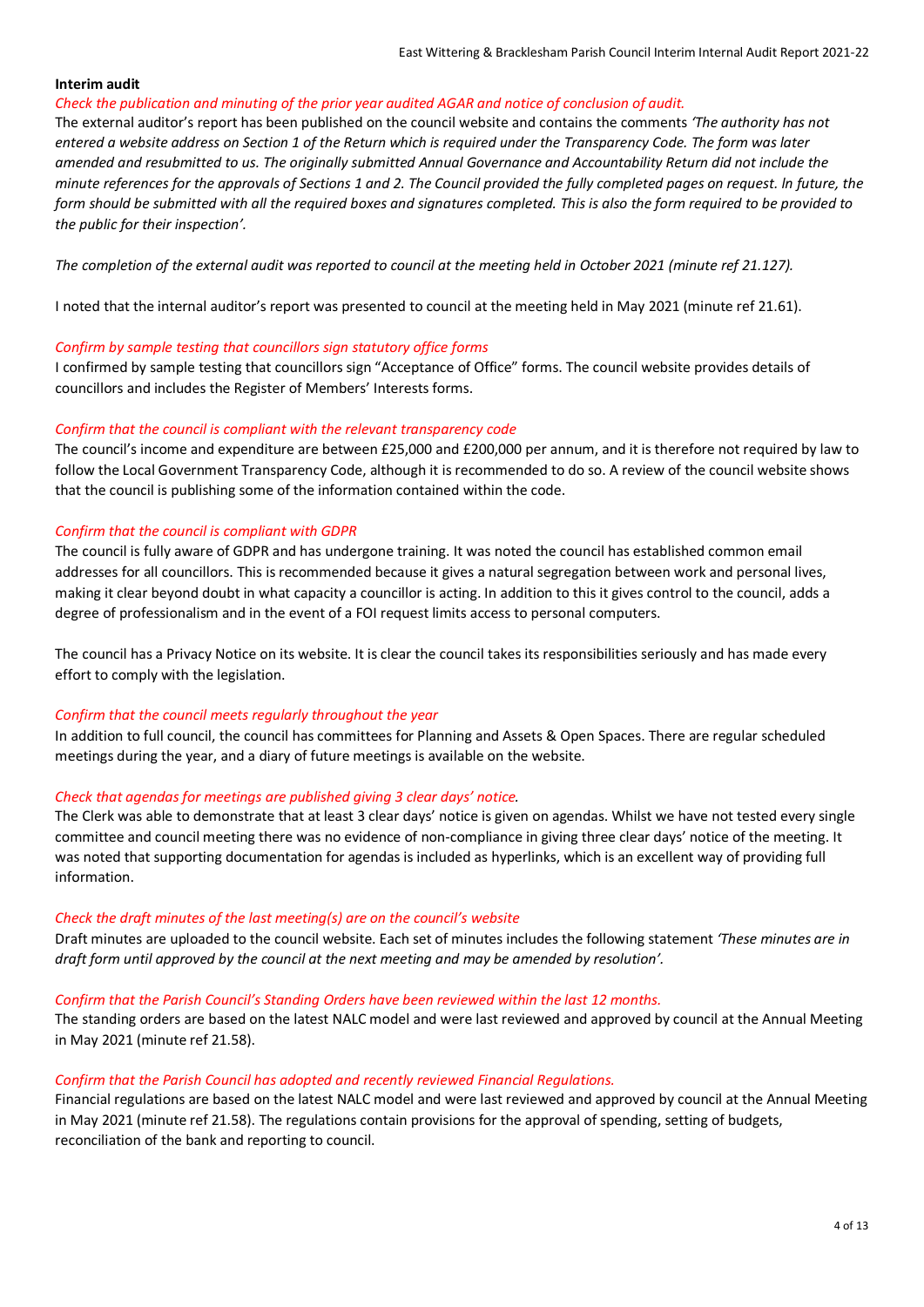### *Check that the council's Financial Regulations are being routinely followed.*

The council has thresholds in place at which authorisations to spend must be obtained (Financial Regulation 4.1) as below:

- the council for all items over £5,000;
- a duly delegated committee of the council for items over £1,000; or
- the Clerk, in conjunction with Chairman of Council or Chairman of the appropriate committee, for any items below £1,000.

It was noted that the Clerk also has discretion to spend up to £500 in the event of extreme risk to the delivery of council services.

I reviewed council minutes and was able to see evidence of regular reviews of financial information, including a review of the budget year to date, which includes an excellent narrative from the Clerk explaining any apparent under or overspends, and lists of payments for approval.

I reviewed the nominal ledger entries for the year to date and am satisfied that sufficient narrative descriptions are entered into the accounting package and amounts are allocated to the correct nominal codes. There was no evidence of 'off setting' of income against expenditure.

It is clear that councillors are provided with sufficient information to make informed financial decisions.

*Confirm all section 137 expenditure meets the guidelines and does not exceed the annual per elector limit of £8.41 per elector.* The council has adopted the General Power of Competence (GPC) and the thresholds do not apply.

### *Confirm that checks of the accounts are made by a councillor.*

The system noted above details internal review takes place and I am under no doubt that council properly approves expenditure.

#### **Section conclusion**

At the interim audit date, I am of the opinion that the control assertion "This authority complied with its financial regulations, payments were supported by invoices, all expenditure was approved, and VAT was appropriately accounted for" has been met.

# **C. RISK MANAGEMENT AND INSURANCE (INTERIM AND FINAL AUDIT)**

#### *Internal audit requirement*

*This authority assessed the significant risks to achieving its objectives and reviewed the adequacy of arrangements to manage these.*

**Recommended minimum testing:**

- Ensure that authorities have prepared, and formally adopted, at least once annually, an appropriate and comprehensive register of assessed risks, both regular and ad hoc
- Ensure that appropriate levels of insurance cover are in place for land, buildings, public, employers' and hirers' (where applicable) liability, fidelity / employees (including councillors) liability, business interruption and cyber security
- Ensure that appropriate arrangements are in place for monitoring play areas, open spaces and sports pitches: such reviews should be undertaken by appropriately qualified external inspectors or, if by officers or members, that they have received the appropriate training and accreditation

#### **Interim audit**

The council has a risk assessment process in place, which includes a section on financial and general management. This was most recently reviewed and approved by council at the Annual Council Meeting in May 2021 (minute ref 21.60).

I reviewed the risk assessment which contains information on each topic area, the identified risks, the likelihood and severity of each risk before control measures, the mitigation in place, and a reassessment of the likelihood and severity of the risk after mitigation has taken place. This is a comprehensive risk assessment for a council of this size.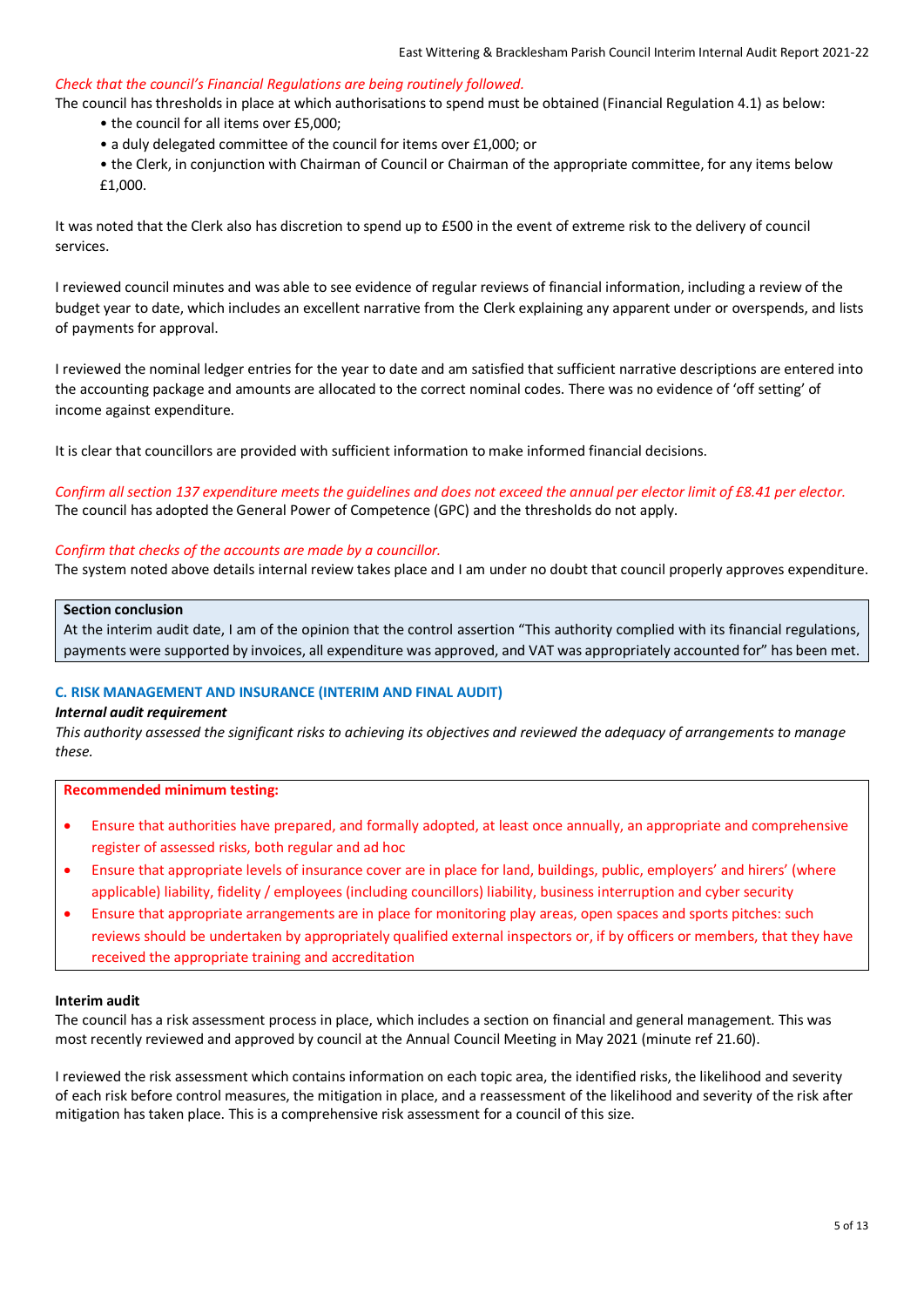I confirmed that the council has a valid insurance policy in place with Royal Sun Alliance which expires on 31 May 2022. The policy includes Public Liability cover of £15 million, Employers Liability cover of £10 million each and a Fidelity Guarantee level of £500,000.

I noted that the total bank balances at the end of September were circa £552,000 and **I recommend the council considers increasing the Fidelity Guarantee level to ensure it covers the maximum balance held.**

# **Section conclusion**

At the interim audit date, I am of the opinion that the control objective of "This authority assessed the significant risks to achieving its objectives and reviewed the adequacy of arrangements to manage these" has been met.

# **D. BUDGET, PRECEPT AND RESERVES (INTERIM AND FINAL AUDIT)**

# *Internal audit requirement*

*The precept or rates requirement resulted from an adequate budgetary process; progress against the budget was regularly monitored; and reserves were appropriate.*

#### **Recommended minimum testing:**

- Ensure that the full authority, not a committee, has considered, approved and adopted the annual precept in accordance with the required parent authority timetable
- Ensure that budget reports are prepared and submitted to authority / committees periodically during the year with appropriate commentary on any significant variances
- Review the budget performance either during the year or at the financial year-end seeking explanations for any significant or unanticipated variances
- Ensure that the authority has considered the establishment of specific earmarked reserves and, ideally, reviews them annually as part of the budget assessment process
- Ensure that the precept in the accounts matches the submission form to the relevant authority and the public record of precepted amounts

# **Interim audit**

The Clerk provided a draft budget for information at the interim audit and confirmed that the council intends to sign off the budget and agree the precept at the council meeting scheduled for 13 January 2022.

The council received regular updates on performance against budget during the year. At the end of September, income was recorded as 107.9% of budget and expenditure as 53.6% of budget. The Clerk's explanatory notes provided information on any over and/or underspends against budget.

The council holds circa £330,000 in earmarked reserves, which are split across a range of project headings. A significant proportion of the council's reserves have come from Community Infrastructure Levy (CIL) money over the last few years, and these are clearly identifiable among the earmarked reserves.

Council is reminded that general guidance recommends a level of general reserve be maintained at circa six months equivalent of precept, and this will be reviewed at the year-end audit.

# **Section conclusion**

At the interim audit date, I am of the opinion that the control objective of "The precept or rates requirement resulted from an adequate budgetary process; progress against the budget was regularly monitored; and reserves were appropriate" has been met.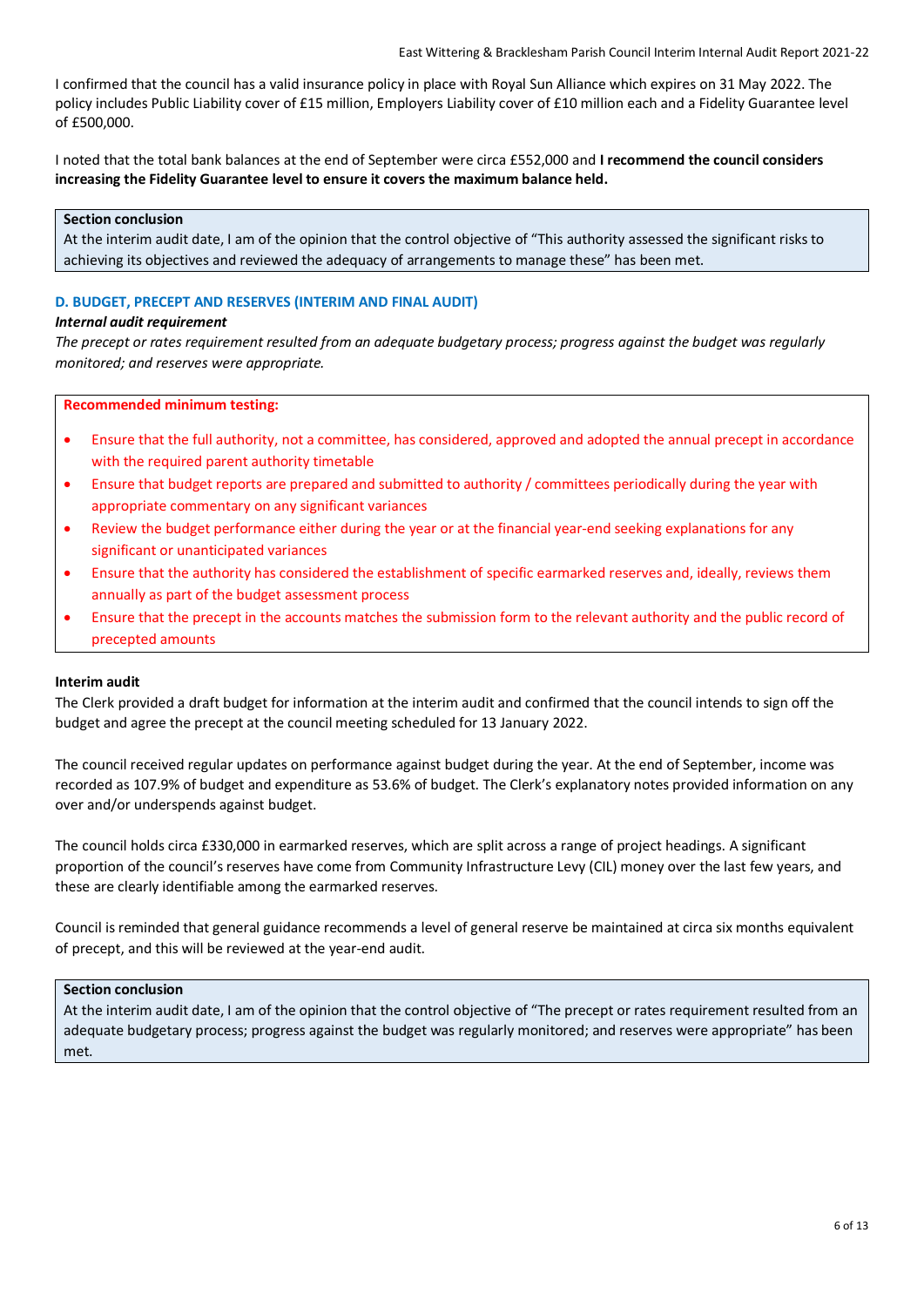# **E. INCOME (INTERIM AND FINAL AUDIT)**

### *Internal audit requirement*

*Expected income was fully received, based on correct prices, properly recorded and promptly banked; and VAT was appropriately accounted for.*

#### **Recommended minimum testing:**

- Review "aged debtor" listings to ensure appropriate follow up action is in place
- Allotments: ensure that appropriate signed tenancy agreements exist, that an appropriate register of tenants is maintained identifying, that debtors are monitored.
- Burials: ensure that a formal burial register is maintained that it is up-to-date and that a sample of interments and memorials are appropriately evidenced, that fees have been charged at the correct approved rate and been recovered within a reasonable time: (Authorities should also acquire and retain copies of Burial / Cremation certificates)
- Hall hire: ensure that an effective diary system for bookings is in place identifying the hirer, hire times and ideally crossreferenced to invoices raised
- Leases: ensure that leases are reviewed in a timely manner in accordance with the terms of the lease and rents similarly reviewed appropriately at the due time
- Other variable income streams: ensure that appropriate control procedures and documentation are in existence to provide a clear audit trail through to invoicing and recovery of all such income
- Where amounts are receivable on set dates during the year, ensure that an appropriate control record is maintained duly identifying the date(s) on which income is due and actually received / banked

#### **Interim audit**

Apart from the precept, the council receives other income which is recorded in the RBS accounting system and allocated to the correct nominal codes. Discussions with the Clerk at the previous audit confirmed income had been affected by Covid restrictions, as the sources include the hire of facilities which were unavailable during the lockdowns.

The fees and charges made by the council were reviewed and agreed at the council meeting held in November 2021 (minute ref 21.140).

#### **Section conclusion**

At the interim audit date, I am of the opinion that the control objective of "Expected income was fully received, based on correct prices, properly recorded and promptly banked; and VAT was appropriately accounted for" has been met.

#### **F. PETTY CASH (INTERIM AUDIT)**

#### *Internal audit requirement*

*Petty cash payments were properly supported by receipts, all petty cash expenditure was approved and VAT appropriately accounted for.*

### **Recommended minimum testing:**

- A number of authorities are now running down and closing their petty cash accounts and using debit / credit cards for ad hoc purchases. Consequently, a "not applicable" response is frequently required in this area.
- Review the systems in place for controlling any petty cash and cash floats (used for bar, catering, etc.)
- Check a sample of transactions during the financial year to ensure appropriate supporting documentation is held
- Review the existence of evidenced periodic independent verification of the petty cash and any other cash floats held
- Ensure that VAT is identified wherever incurred and appropriate
- Physically check the petty cash and other cash floats held
- Where bar or catering facilities are in place, ensure that appropriate cashing-up procedures are in place reconciling the physical cash takings to the till "Z" total readings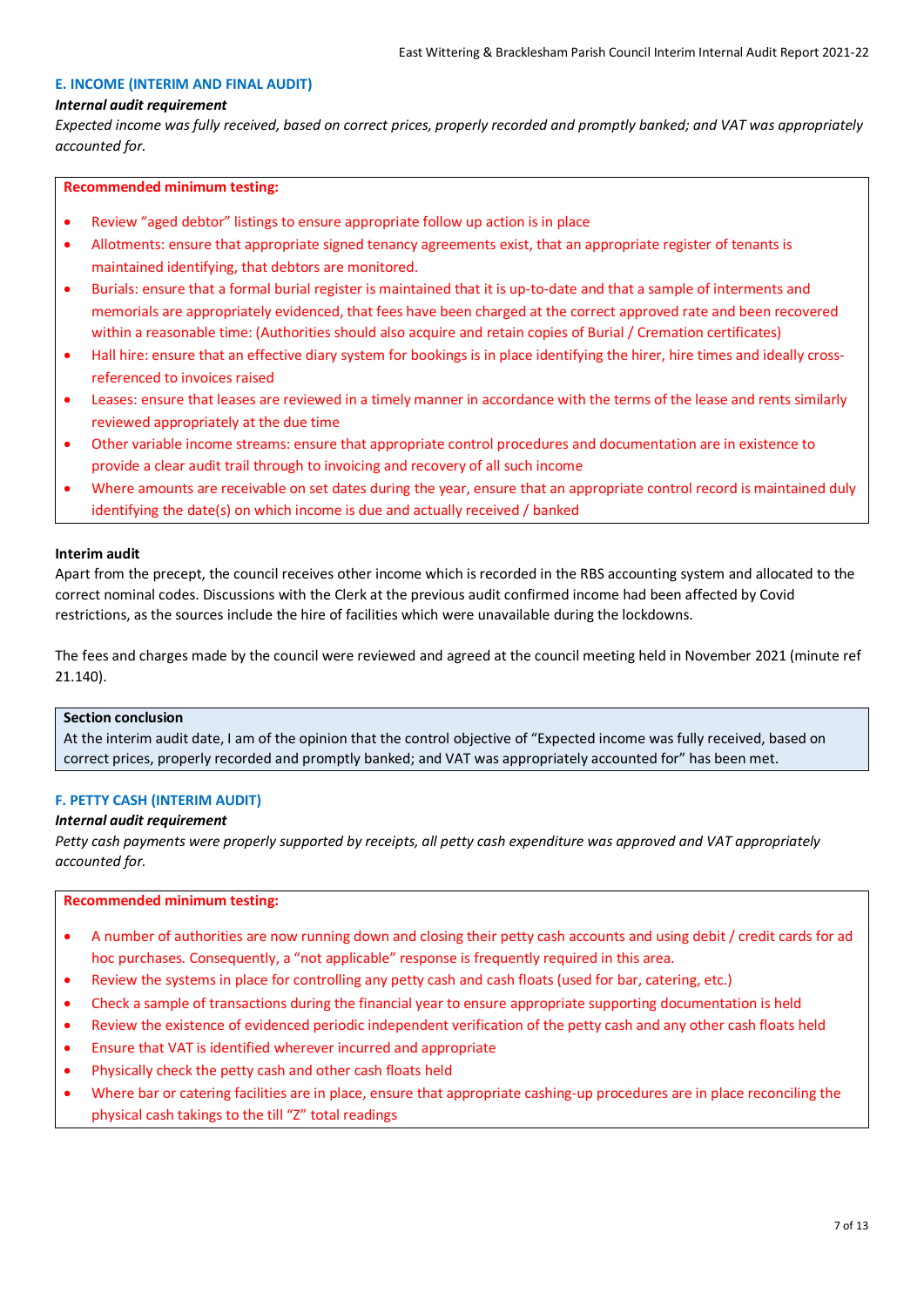# **Interim audit**

The council maintains a £200 petty cash float, used for incidental expenditure. A review of the petty cash book shows this is regularly balanced and used appropriately. As the interim audit was conducted remotely, I was unable to physically check the petty cash balance but, based on previous on-site visits, I am content that it is properly managed

# **Section conclusion**

I am of the opinion the control objective of "Petty cash payments were properly supported by receipts, all petty cash expenditure was approved, and VAT appropriately accounted for" has been met.

# **G. PAYROLL (INTERIM AND FINAL AUDIT)**

# *Internal audit requirement*

*Salaries to employees and allowances to members were paid in accordance with this authority's approvals, and PAYE and NI requirements were properly applied.*

**Recommended minimum testing:**

- Ensure that, for all staff, a formal employment contract is in place together with a confirmatory letter setting out any changes to the contract
- Ensure that appropriate procedures are in place for the payment of members allowances and deduction of any tax liability
- Ensure that, for a sample of staff salaries, gross pay due is calculated in accordance with the approved spinal point on the NJC scale or hourly rate, if off-scale, and with the contracted hours
- Ensure that appropriate tax codes are being applied to each employee
- Where free or paid for software is used, ensure that it is up to date.
- For the test sample of employees, ensure that tax is calculated appropriately
- Check the correct treatment of pension contributions to either the Local Government pension scheme (non taxable, deducted from the gross salary or DC schemes like NEST which already allow for tax deductions)
- For NI, ensure that the correct deduction and employer's contributions are applied: NB. The employers' allowance is not available to councils but may be used by other authorities
- Ensure that the correct employers' pension percentage contribution is being applied
- Ensure that for the test sample, the correct net pay is paid to the employee with tax, NI and pension contributions correctly paid to the respective agencies

# **Interim audit**

The council uses an external company to provide payroll services. The external provider completes all the PAYE and NI calculations and provides the information to the council to make the salary and HMRC payments. I reviewed the September and October payslips and was able to confirm that PAYE, NI and Pension deduction amounts appear correct.

There are two employees have a signed contract of employment, based on the NALC model, and the council is registered with the West Sussex County Council (LGPS) Pension scheme. There are no councillor allowances.

# **Section conclusion**

At the interim audit date, I am of the opinion that salaries are correctly stated on the AGAR and that the control object of "Salaries to employees and allowances to members were paid in accordance with this authority's approvals, and PAYE and NI requirements were properly applied" has been met.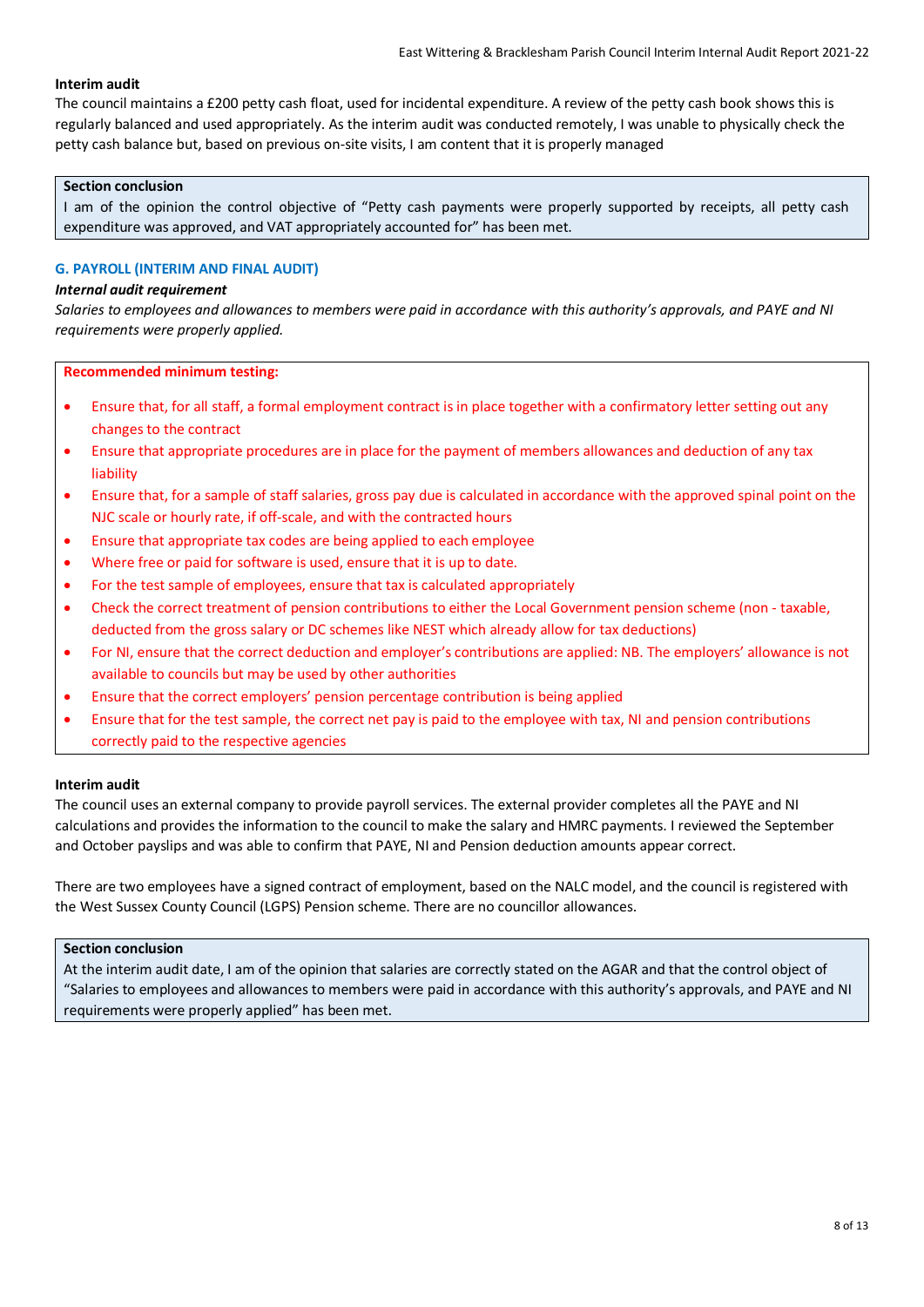# **H. ASSETS AND INVESTMENTS (INTERIM AND FINAL AUDIT)**

#### *Internal audit requirement*

*Asset and investments registers were complete and accurate and properly maintained.*

#### **Recommended minimum testing:**

*Tangible fixed assets*

- Ensure that the authority is maintaining a formal asset register and updating it routinely to record new assets at historic cost price, net of VAT and removing any disposed of / no longer serviceable assets
- Physically verifying the existence and condition of high value, high risk assets may be appropriate
- Ideally, the register should identify for each asset the purchase cost and, if practicable, the replacement / insured cost, the latter being updated annually and used to assist in forward planning for asset replacement
- Additions and disposals records should allow tracking from the prior year to the current
- Ensure that the asset value to be reported in the AGAR at Section 2, Box 9 equates to the prior year reported value, adjusted for the nominal value of any new acquisitions and /or disposals
- Compare the asset register with the insurance schedule to ensure that all assets as recorded are appropriately insured or "self-insured" by the authority

*Fixed asset investments*

• Ensure that all long-term investments (i.e., those for more than 12-month terms) are covered by the "Investment Strategy" and reported as Assets in the AGAR at Section 2, Box 9.

*Borrowing and lending*

- Ensure that the authority has sought and obtained appropriate DMO approval for all loans acquired
- Ensured that the authority has accounted for the loan appropriately (i.e., recorded the full value of the loan. Any arrangement fee should be regarded as an admin expense) in the year of receipt
- Ensure that the combined principal loan repayment and interest for the year is correctly recorded in the AGAR at Section 2 Box 5
- Ensure that the outstanding loan liability as of 31st March each year is correctly recorded in the AGAR at Section 2, Box 10 (value should be verified via the DMO website)
- Where the authority has issued loans to local bodies, they should ideally seek signed indemnities from the recipient body, or their members, agreeing to underwrite the loan debt

# **Interim audit**

The council has a detailed fixed asset register in place which is maintained during the year and used to confirm the asset total for inclusion on the AGAR.

Assets are correctly stated at historic or proxy cost, and other information includes location and description of assets, dates of acquisition, supplier details, estimates of useful life, present use and current condition and insurance values. Appendices to the main register lists disposals and a benches audit.

It is clear the Clerk has worked hard to produce a comprehensive method for accurately recording the council's assets.

#### **Section conclusion**

At the interim audit date, I am of the opinion that the control objective of "Asset and investments registers were complete and accurate and properly maintained" has been met.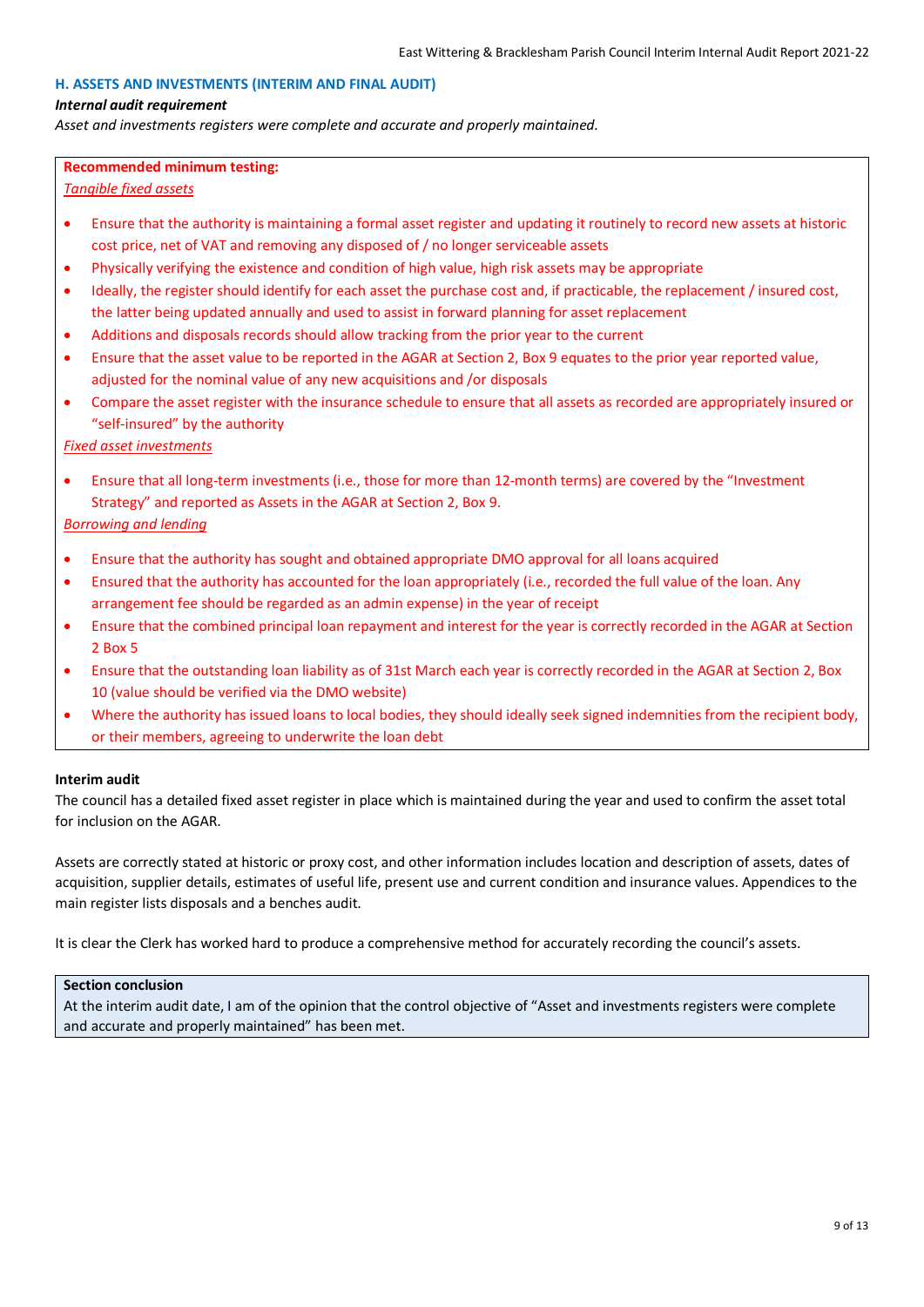# **I. BANK AND CASH (INTERIM AND FINAL AUDIT)**

#### *Internal audit requirement*

*Periodic and year-end bank account reconciliations were properly carried out.*

#### **Recommended minimum testing:**

- Ensure that bank reconciliations are prepared routinely, are subject to independent scrutiny and sign-off by members
- Verify the accuracy of the year-end bank reconciliation detail and ensure accurate disclosure of the combined cash and bank balances in the AGAR, Section 2, Box 8
- Where the authority has bank balances in excess of £100,000 it has an appropriate investment strategy

#### **Interim audit**

Bank reconciliations are completed monthly. I reviewed the reconciliations and associated statements for July, August and September 2021 and was able to confirm the balances and found no errors in the reconciliation.

It was noted that the previous audit report recommended that the council considers the protection offered by the Financial Services Compensation Scheme (FSCS), which the council agreed with. This action has been delayed due to the pandemic, but still represents a risk to the council. As a reminder, full details of the protection offered by the FSCS is attached [www.fscs.org.uk/](https://www.fscs.org.uk/)

The Clerk confirmed that measures are in place to open four new bank accounts, although this has taken some time due to the pandemic restrictions and delays in obtaining councillor signatures.

#### **Section conclusion**

At the interim audit date, I am of the opinion that bank and cash balances are properly shown on the AGAR and that the control objective of "Periodic and year-end bank account reconciliations were properly carried out" has been met.

### **J. YEAR END ACCOUNTS (FINAL AUDIT)**

#### *Internal audit requirement*

*Accounting statements prepared during the year were prepared on the correct accounting basis (receipts and payments or income and expenditure), agreed to the cash book, supported by an adequate audit trail from underlying records and where appropriate debtors and creditors were properly recorded.*

#### **Recommended minimum testing:**

- Ensure that, where annual turnover exceeds £200,000, appropriate records are maintained throughout the year on an Income and Expenditure basis to facilitate budget reporting in that vein
- Ensure that appropriate accounting arrangements are in place to account for debtors and creditors during the year and at the financial year-end

# **Section conclusion**

To be reviewed at the year-end audit.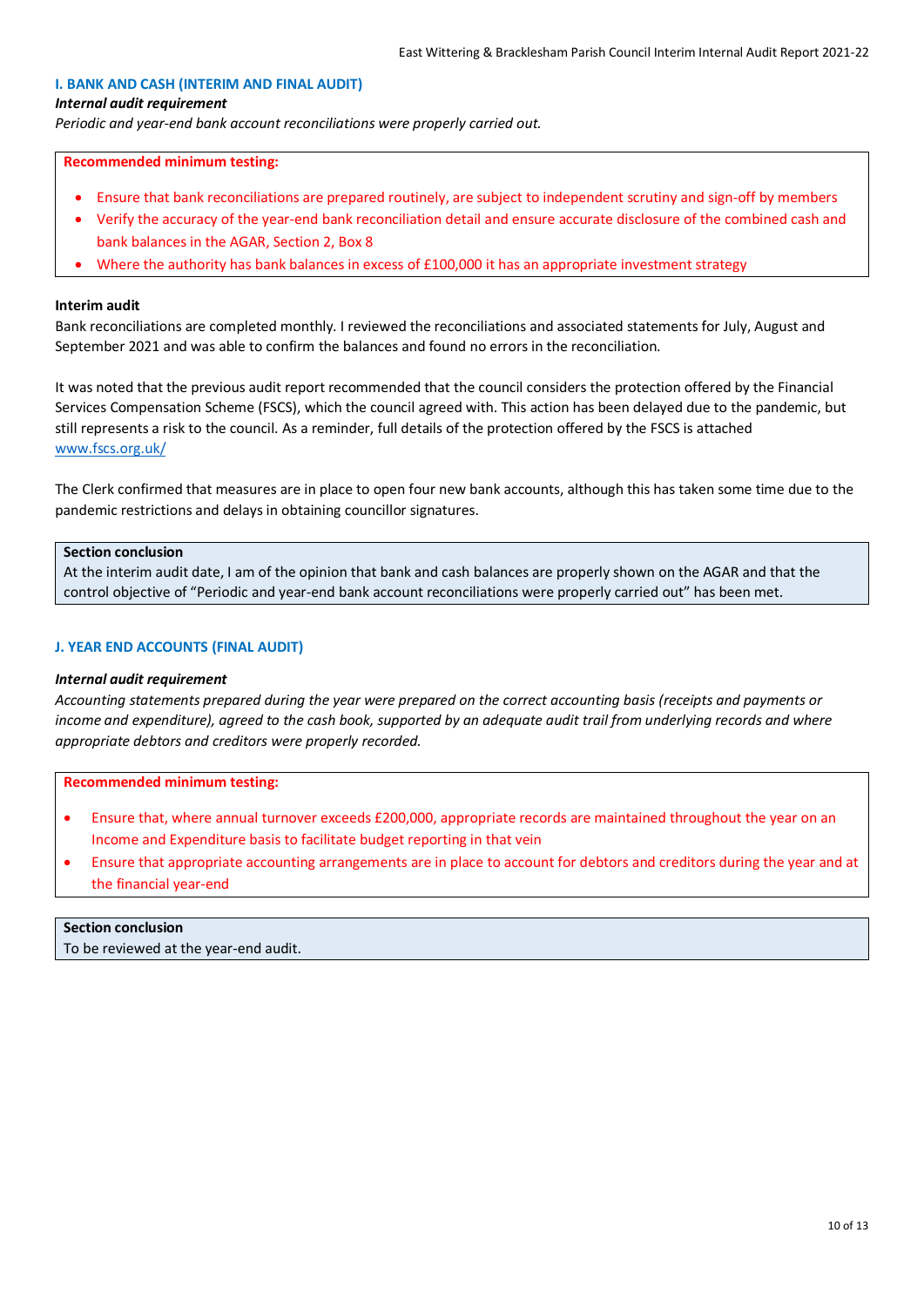#### **K. LIMITED ASSURANCE REVIEW (FINAL AUDIT)**

#### *Internal audit requirement*

*IF the authority certified itself as exempt from a limited assurance review in 2019/20, it met the exemption criteria and correctly declared itself exempt. (If the authority had a limited assurance review of its 2019/20 AGAR tick "not covered")*

#### **Recommended minimum testing:**

- The correct exemption certificate was prepared and minuted in accordance with the statutory submission deadline
- That it has been published, together with all required information on the Authority's website and noticeboard

# **Section conclusion**

To be reviewed at the year-end audit.

#### **L: TRANSPARENCY (INTERIM AUDIT)**

#### *Internal audit requirement*

*If the authority has an annual turnover not exceeding £25,000, it publishes information on a website / webpage up to date at the time of the internal audit in accordance with the Transparency Code for Smaller Authorities*

#### **Recommended minimum testing:**

- This test applies only to those councils covered by the £25,000 External Audit exemption
- Internal auditors should review the authority's website ensuring that all required documentation is published in accordance with the Transparency Code for Smaller Authorities

#### **Interim audit**

The council has an annual turnover exceeding £25,000, and this test does not apply.

#### **Section conclusion**

I am of the opinion that the control assertion of *"If the authority has an annual turnover not exceeding £25,000, it publishes information on a website/ webpage up to date at the time of the internal audit in accordance with the Transparency code for smaller authorities"* is not applicable due to the council turnover exceeding £25,000.

#### **M: EXERCISE OF PUBLIC RIGHTS - INSPECTION OF ACCOUNTS (FINAL AUDIT)**

#### *Internal audit requirement*

*The authority has demonstrated that during summer 2021 it correctly provided for the exercise of public rights as required by the Accounts and Audit Regulations*.

#### **Recommended minimum testing:**

- Internal auditors should acquire / examine a copy of the required "Public Notice" ensuring that it clearly identifies the statutory 30 working day period when the authority's records are available for public inspection.
- Internal auditors may also check whether councils have minuted the relevant dates at the same time as approving the AGAR

# **Section conclusion**

To be reviewed at the year-end audit.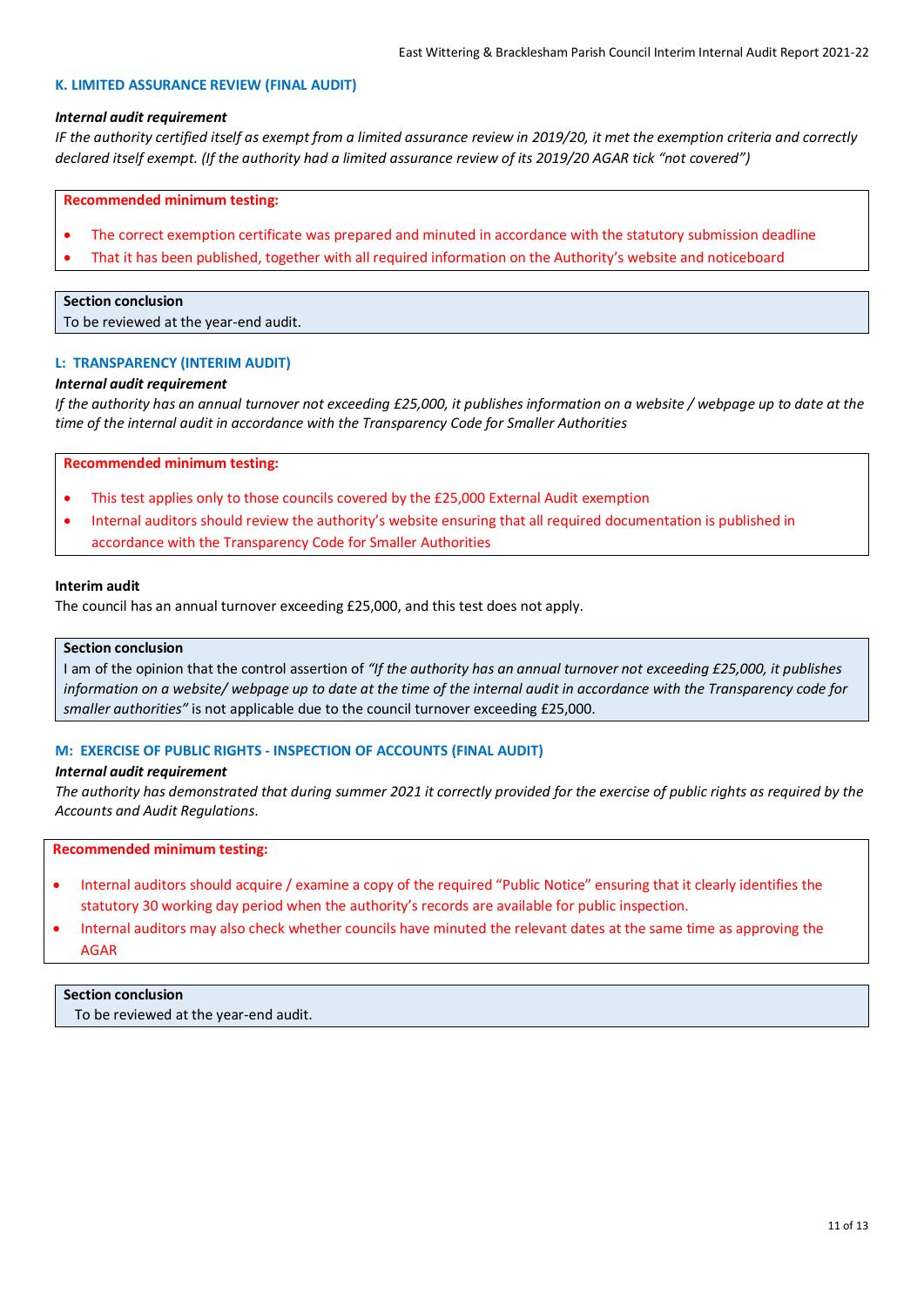### **N: PUBLICATION REQUIREMENTS (INTERIM AUDIT)**

#### *Internal audit requirement*

*The authority has complied with the publication requirements for 2020/21. Under the Accounts and Audit Regulations 2015, authorities must publish the following information on the authority website / webpage.*

#### **Recommended minimum testing:**

- Internal auditors should acquire / examine a copy of the required "Public Notice" ensuring that it clearly identifies the statutory 30 working day period when the authority's records are available for public inspection.
- Internal auditors may also check whether councils have minuted the relevant dates at the same time as approving the AGAR

### *Before 1 July 2021 authorities must publish:*

- *Notice of the period for the exercise of public rights and a declaration that the accounting statements are as yet unaudited*
- *Section 1 - Annual Governance Statement 2020/21, approved and signed, page 4*
- *Section 2 - Accounting Statements 2020/21, approved and signed, page 5*

*Not later than 30 September 2021 authorities must publish:*

*•Notice of conclusion of audit*

*•Section 3 - External Auditor Report and Certificate*

*•Sections 1 and 2 of AGAR including any amendments as a result of the limited assurance review.*

*It is recommended as best practice, to avoid any potential confusion by local electors and interested parties, that you also publish the Annual Internal Audit Report, page 3.*

#### **Interim audit**

I was able to confirm that the publication requirements for 2020/21 have been met and the Notice of Public Rights is published on the council website.

#### **Section conclusion**

I am of the opinion that the control assertion of "the authority has complied with the publication requirements for 2019/20 AGAR. Under the Accounts and Audit Regulations 2015, authorities must publish the following information on the authority website / webpage" has been met.

# **O. TRUSTEESHIP (INTERIM AUDIT)**

# *Internal audit requirement*

*Trust funds (including charitable) – The council met its responsibilities as a trustee.*

#### **Recommended minimum testing:**

- Confirm that all charities of which the council is a Trustee are up to date with Charity Commission filing requirements
- that the council is the sole trustee on the Charity Commission register
- that the council is acting in accordance with the Trust deed
- that the charity meetings and accounts are recorded separately from those of the council
- review the level and activity of the charity and where a risk-based approach suggests such, review the Independent Examiner's report

# **Interim audit**

The council has no trusts.

#### **Section conclusion**

I am of the opinion that the control assertion of "Trust funds (including charitable) – The council met its responsibilities as a trustee" is not applicable as the council has no trusts.